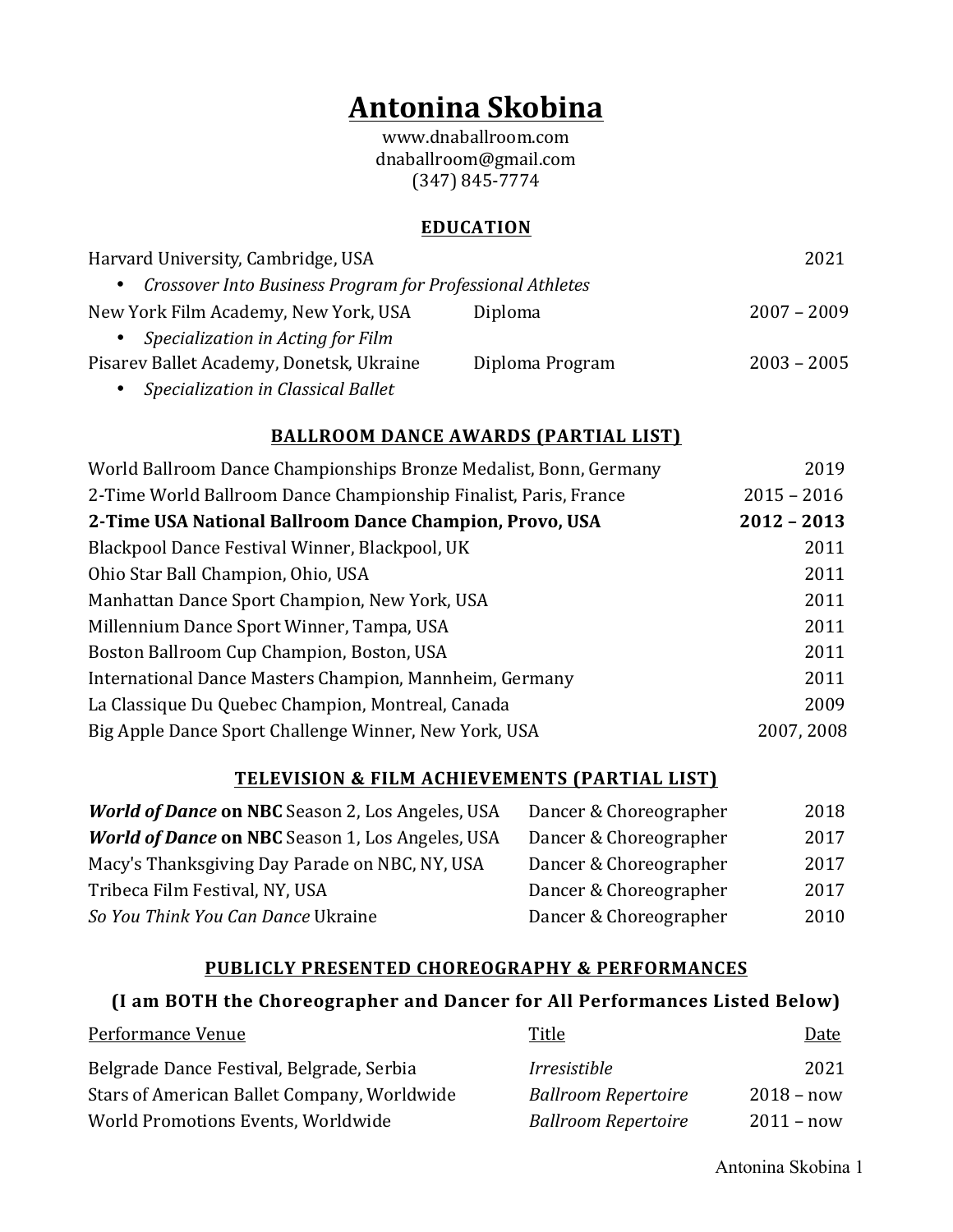| Petroushka Ball at Plaza Hotel, New York, USA                             | You and I                  | 2020          |
|---------------------------------------------------------------------------|----------------------------|---------------|
| Dance Open Ballet Festival, St. Petersburg, Russia                        | <b>Proud Mary</b>          | 2019          |
| Hong Kong Academy for Performing Arts, Hong Kong                          | <b>Ballroom Showcase</b>   | 2019          |
| YAGP Lincoln Center Gala, New York, USA                                   | Paso Doble                 | 2019          |
| Lithuanian National Ballet Gala, Vilnius, Lithuania                       | Proud Mary, Pasión         | 2019          |
| New Orleans Ballet Association Gala, New Orleans, USA Ballroom Repertoire |                            | 2019          |
| Greenbox Arts Festival, Colorado, USA                                     | Paso Doble                 | 2019          |
| Dancers Demand Action, Joyce Theater, NY, USA                             | <b>Proud Mary</b>          | 2019          |
| Tanzschule Bothe Performance, Hannover, Germany                           | <b>Various</b>             | 2019          |
| Hallen am Bosigturm, Berlin, Germany                                      | <b>Various</b>             | 2019          |
| Euro Dance Festival, Rust, Germany                                        | Renegade, Mannequin        | 2018, 2019    |
| Chile Ballroom Dance Open, Santiago, Chile                                | Emanuel                    | 2019          |
| Theater Dortmund Gala, Dortmund, Germany                                  | Proud Mary, Pasión         | 2019          |
| Big Show, Toronto, Canada                                                 | Latin Medley, O Fortuna    | 2019          |
| World of Dance on NBC, Los Angeles, USA                                   | Love Runs Out, O Fortuna   | 2018          |
| World of Dance on NBC, Los Angeles, USA                                   | Waltz, You and I           | 2018          |
| World of Dance on NBC, Los Angeles, USA                                   | <b>Proud Mary</b>          | 2018          |
| All Stars Showcase, London, UK                                            | <b>Latin Showcase</b>      | $2018 - 2019$ |
| Dance Against Cancer Gala, Lincoln Center, USA                            | Latin Medley, Jive         | 2018          |
| World of Dance Live Tour, North America                                   | Various                    | 2018          |
| Havana Ballet Festival "Alicia Alonso", Havana, Cuba                      | Various                    | 2018          |
| Capezio 130th Anniversary Gala, Las Vegas, USA                            | <b>Latin Medley</b>        | 2018          |
| Gala de Danza Festivals, Cabo, Mexico                                     | <b>Ballroom Repertoire</b> | $2014 - 2018$ |
| Sidanse Dance Gala, Saguenay, Canada                                      | <b>Ballroom Showcase</b>   | $2018 - 2019$ |
| Career Transition for Dancers Galas, New York, USA                        | Respect, MJ                | $2017 - 2018$ |
| World of Dance Tour, North American Tour                                  | <b>Ballroom Repertoire</b> | 2017          |
| World of Dance Conventions, USA                                           | <b>Ballroom Repertoire</b> | $2017 - 2018$ |
| South American Open, Buenos Aires, Argentina                              | <b>Ballroom Repertoire</b> | $2017 - 2019$ |
| City Dance's Dreamscape Gala, Washington D.C., USA                        | <b>Latin Medley</b>        | 2017          |
| YAGP Lincoln Center Gala, New York, USA                                   | Espana Cani                | 2015          |
| YAGP Gala, Tampa, USA                                                     | Espana Cani                | 2015          |
| YAGP Gala, Indianapolis, USA                                              | Espana Cani                | 2015          |
| Indianapolis City Ballet Gala, Indianapolis, USA                          | You & I                    | 2015          |
| Irvine Meadows Amphitheater, Irvine, USA                                  | Samba, Cha-Cha             | 2015          |
| Dancing Pros Live Tour, USA National Tour                                 | <b>Ballroom Production</b> | $2014 - 2015$ |
| Dance Legends at Hammerstein, New York, USA                               | Pasión                     | 2014          |
| They Called it Rock Production, US Tour                                   | <b>Battle Ready</b>        | 2014          |
| Dancing Temptation, Niagara Falls, Canada                                 | <b>Ballroom Production</b> | 2014          |
| World Superstars Showcase, Hong Kong                                      | <b>Ballroom Showcase</b>   | 2014          |
| Icons at Hunter College, New York, USA                                    | <i>Jive</i>                | 2011          |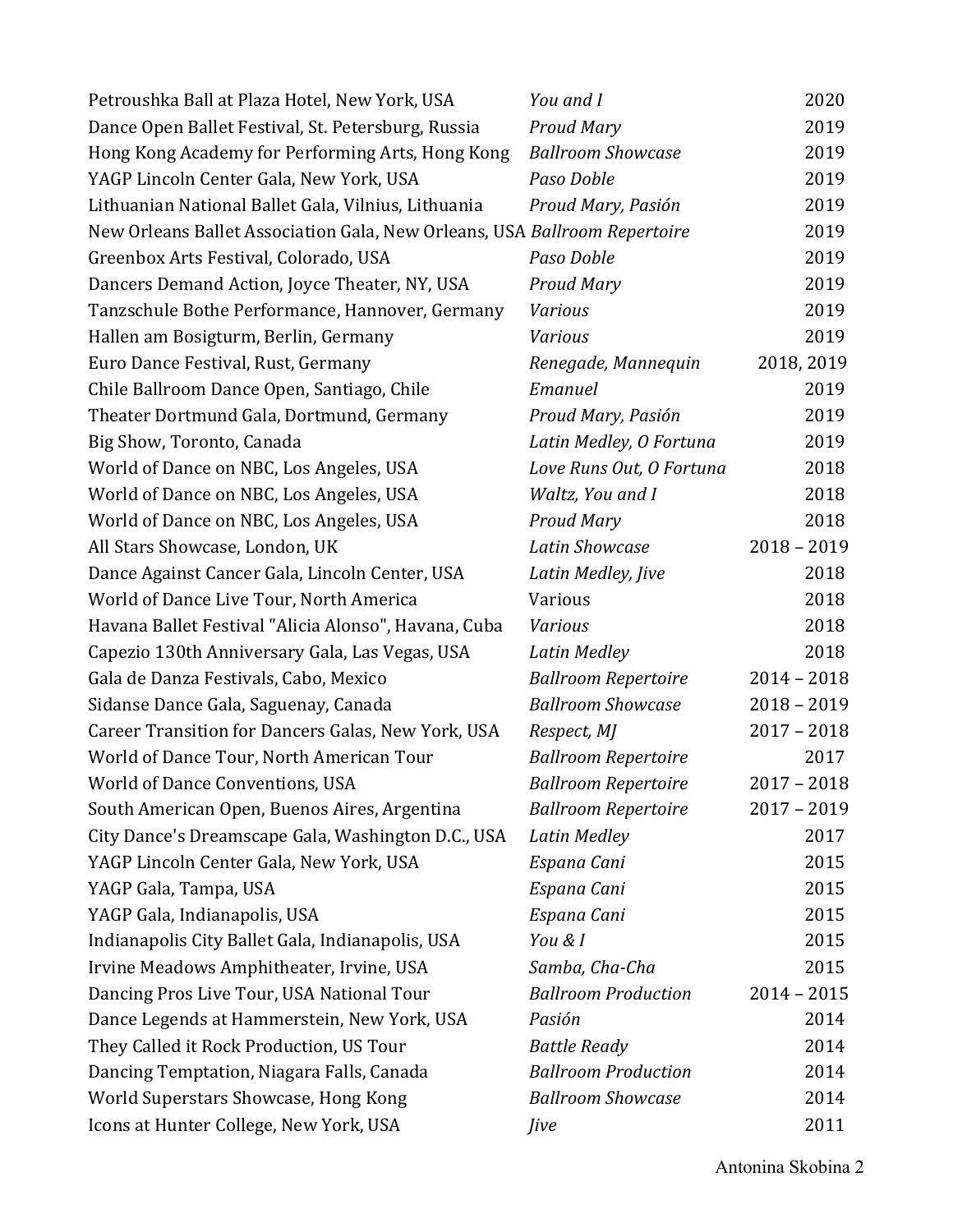| 2 Some Dance, Mississauga, Canada                                                                                                      | <b>Latin Showcase</b>       | 2011           |
|----------------------------------------------------------------------------------------------------------------------------------------|-----------------------------|----------------|
| Spring Fling, Tampa, USA                                                                                                               | <b>Latin Showcase</b>       | 2011           |
| So You Think You Can Dance Canada                                                                                                      | <b>Ballroom Dance Solos</b> | 2010           |
| It's Always Something, Toronto, Canada                                                                                                 | <b>Ballroom Showcase</b>    | 2010           |
| Model Ukraine, Ottawa, Canada                                                                                                          | Cha-Cha-Cha                 | 2010           |
| Borgata Hotel, Atlantic City, USA                                                                                                      | <b>Latin Showcase</b>       | 2009           |
| Latin Showcase, Giessen, Germany                                                                                                       | <b>Latin Showcase</b>       | 2008           |
| Swing Time at The Juilliard School, New York, USA                                                                                      | Swing Time                  | 2008           |
| The Juilliard School, New York, USA                                                                                                    | Feelings                    | 2007           |
| Royal Ball, Kiev, Ukraine                                                                                                              | Rumba                       | 2007           |
| <b>VIRTUAL PERFORMANCES</b>                                                                                                            |                             |                |
| Green Box Arts Festival Virtual Event                                                                                                  |                             | 2020           |
| Performing Live on ZOOM virtual event                                                                                                  |                             |                |
| National Dance Institute (NDI): Star Party Virtual Benefit, New York, USA<br>Pre-recorded a performance with a professional video crew |                             | 2020           |
| Summer Stage: Tethered VIII - A Love Letter to NY, New York, USA<br>Pre-recorded outdoor performance with a professional video crew    |                             | 2020           |
| <b>ARTIST IN RESIDENCE AWARDS</b>                                                                                                      |                             |                |
| Green Box Arts Residency Award, Green Mountain Falls, Colorado                                                                         |                             | 2021           |
| First Ballroom Dancer ever to be awarded this Residency                                                                                |                             |                |
| CUNY Dance Initiative - On Stage at Kingsborough, Brooklyn, USA                                                                        |                             | $2020 - 2021$  |
| First Ballroom Dancer ever to be awarded a Dance Residency                                                                             |                             |                |
| <b>TEACHING EXPERIENCE (PARTIAL LIST)</b>                                                                                              |                             |                |
| My Way Development Center, New York, NY                                                                                                |                             | 2015 - Present |
| Enchanted Ballroom Bonita Springs, Florida, USA                                                                                        |                             | 2020           |
| World promotions Orlando, Orlando, USA                                                                                                 |                             | 2020           |
| Euro Dance Festival, Rust, Germany                                                                                                     |                             | $2019 - 2020$  |
| Ballroom Dance Academy Singapore, Singapore                                                                                            |                             | 2019           |
| Jose Luis Tejo Dance Academy, Santiago, Chile                                                                                          |                             | 2019           |
| Sidanse Dance Festival, Saguenay, Canada                                                                                               |                             | $2018 - 2019$  |
| Design in Motion Dance Academy, Maryland, USA                                                                                          |                             | 2018           |
| Millburn High School, New Jersey, USA                                                                                                  |                             | 2018           |
| World Arts Foundation, Orlando, USA                                                                                                    |                             | 2018           |
| South American Open, Buenos Aires, Argentina                                                                                           |                             | $2017 - 2019$  |
| Utah Valley University, Orem, USA                                                                                                      |                             | 2015           |
| DF Dance Studio, Salt Lake City, Utah                                                                                                  |                             | 2015           |
|                                                                                                                                        |                             |                |